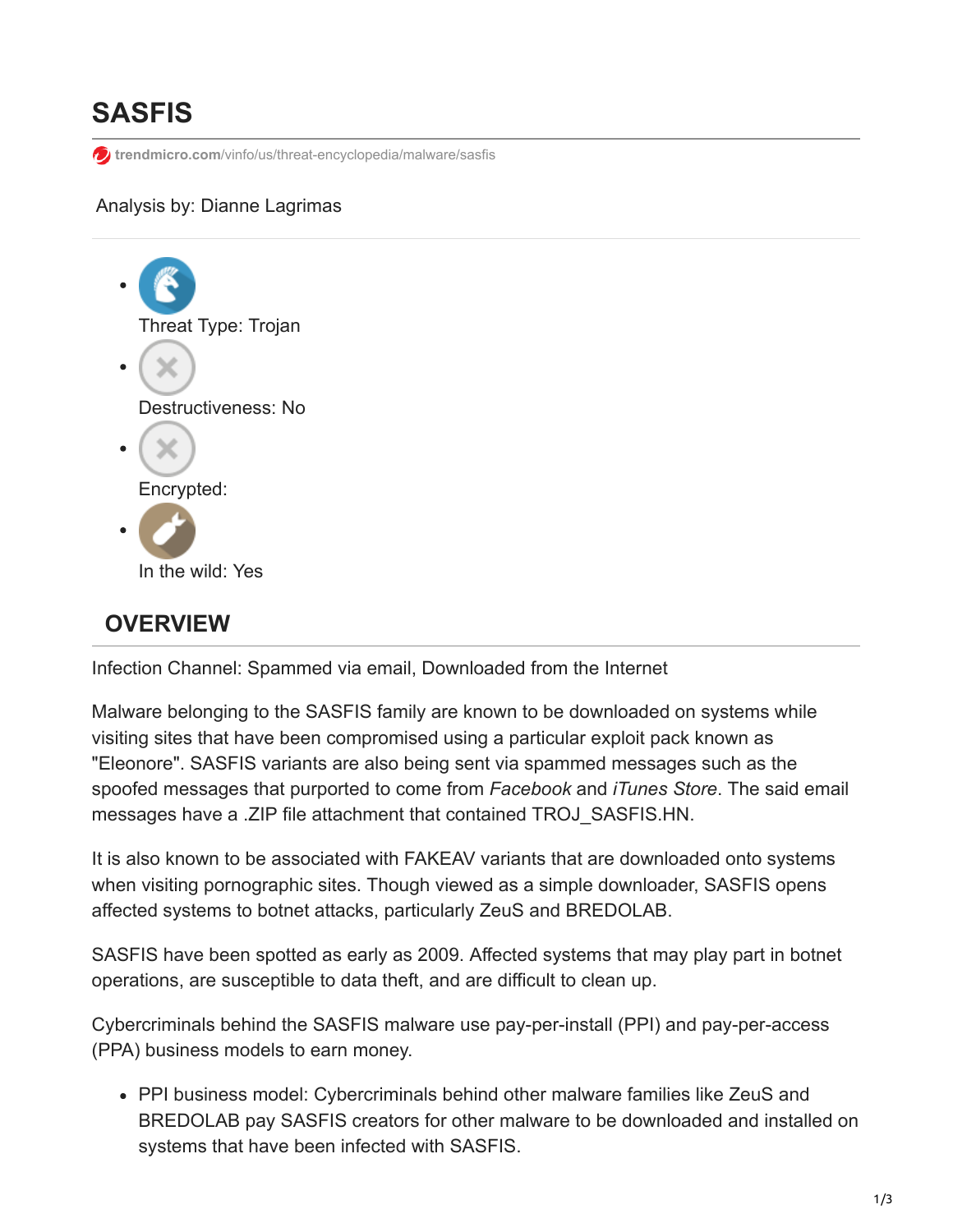PPA business model: SASFIS creators list a number of adult websites in the code of the components downloaded by SASFIS variants. When a SASFIS-infected system accesses any of these websites, it redirects to any of the listed adult websites.

## **TECHNICAL DETAILS**

#### **Installation**

This Trojan drops the following files:

%User Profile%\Local Settings\{random file name}.exe

(Note: *%User Profile%* is the current user's profile folder, which is usually C:\Windows\Profiles\{user name} on Windows 98 and ME, C:\WINNT\Profiles\{user name} on Windows NT, and C:\Documents and Settings\{user name} on Windows 2000, XP, and Server 2003.)

### **Other System Modifications**

This Trojan modifies the following registry entries:

HKEY\_LOCAL\_MACHINE\SOFTWARE\Microsoft\ Windows NT\CurrentVersion\Winlogon Shell = "Explorer.exe rundll32.exe {4 random letters}.{3 random letters} {6 random letters]}"

(Note: The default value data of the said registry entry is *Explorer.exe*.)

It also creates the following registry entry(ies) as part of its installation routine:

```
HKEY_CURRENT_USER\Software\Microsoft\
Office\11.0\Word\
Security
Level = "4"
```

```
HKEY_CURRENT_USER\Software\Microsoft\
Office\11.0\Word\
Security
AccessVBOM = "0"
```
HKEY\_CURRENT\_USER\Software\Microsoft\ Windows\CurrentVersion\Run SCardSvr = "%User Profile%\Local Settings\{random file name}.exe"

### **Other Details**

This Trojan connects to the following possibly malicious URL: